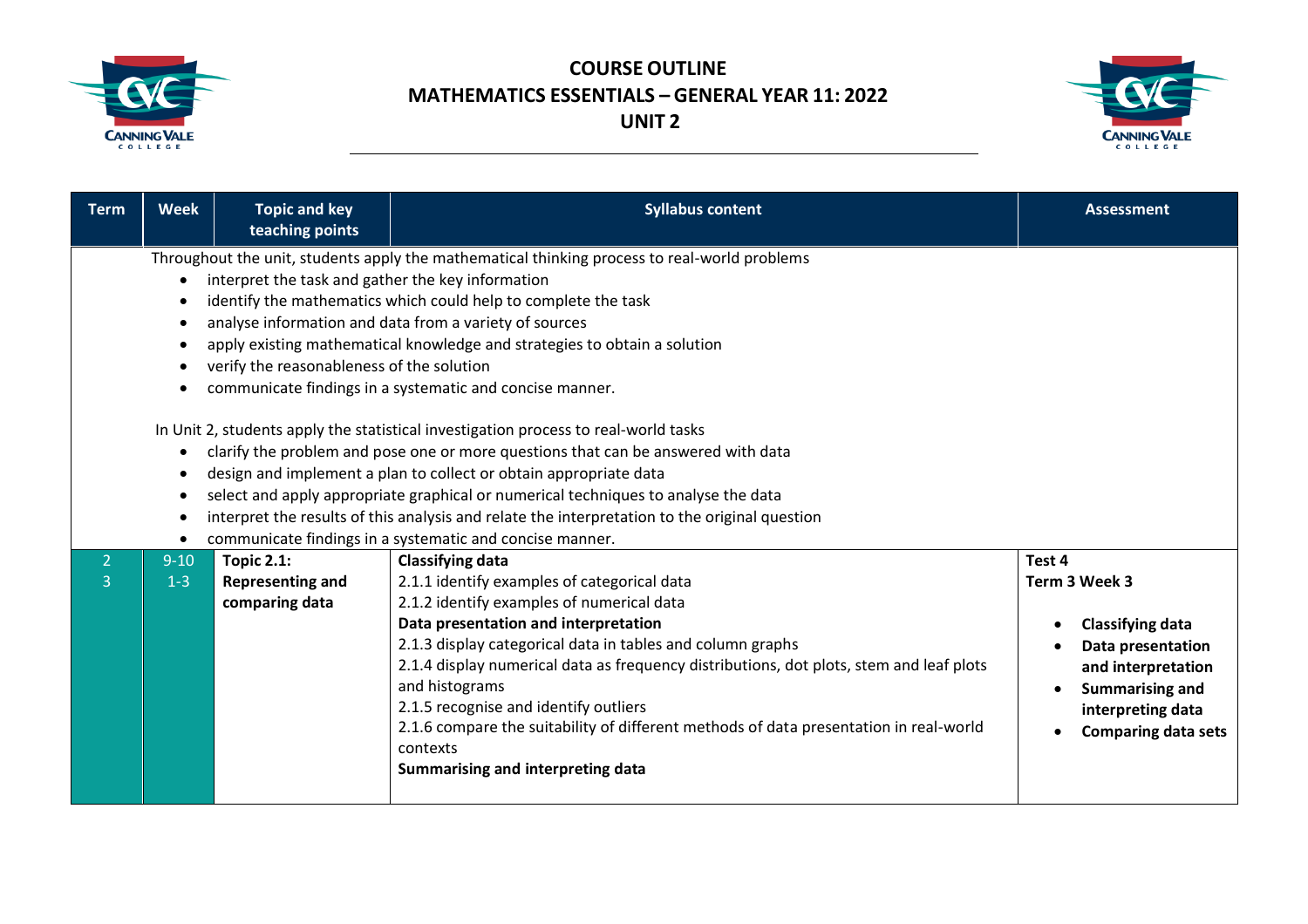



|                |         |                         | 2.1.7 identify the mode and calculate other measures of central tendency, the            |                                  |
|----------------|---------|-------------------------|------------------------------------------------------------------------------------------|----------------------------------|
|                |         |                         | arithmetic mean and the median, using technology when appropriate                        |                                  |
|                |         |                         | 2.1.8 investigate the suitability of measures of central tendency in various real-world  |                                  |
|                |         |                         | contexts                                                                                 |                                  |
|                |         |                         | 2.1.9 investigate the effect of outliers on the mean and the median                      |                                  |
|                |         |                         | 2.1.10 calculate and interpret quartiles                                                 |                                  |
|                |         |                         | 2.1.11 use informal ways of describing spread, such as: spread out/dispersed, tightly    |                                  |
|                |         |                         | packed, clusters, gaps, more/less dense regions, outliers                                |                                  |
|                |         |                         | 2.1.12 interpret statistical measures of spread, such as: the range, interquartile range |                                  |
|                |         |                         | and standard deviation                                                                   |                                  |
|                |         |                         | 2.1.13 investigate real-world examples from the media illustrating inappropriate uses,   |                                  |
|                |         |                         | of measures of central tendency and spread.                                              |                                  |
|                |         |                         | <b>Comparing data sets</b>                                                               |                                  |
|                |         |                         | 2.1.14 compare back to back stem plots for different data sets                           |                                  |
|                |         |                         | 2.1.15 complete a five-number summary for different data sets                            |                                  |
|                |         |                         | 2.1.16 construct and interpret box plots using a five number summary                     |                                  |
|                |         |                         | 2.1.17 compare the characteristics of the shape of histograms using symmetry,            |                                  |
|                |         |                         | skewness and bimodality.                                                                 |                                  |
| $\overline{3}$ | $4 - 5$ | <b>Topic 2.2:</b>       | <b>Percentage calculations</b>                                                           | <b>Statistical Investigation</b> |
|                |         | Percentages             | 2.2.1 review calculating a percentage of a given amount                                  | Term 3 Week 4/5                  |
|                |         |                         | 2.2.2 review one amount expressed as a percentage of another                             |                                  |
|                |         |                         | <b>Applications of percentages</b>                                                       |                                  |
|                |         |                         | 2.2.3 determine the overall change in a quantity following repeated percentage           |                                  |
|                |         |                         | changes; for example, an increase of 10% followed by a decrease of 10%                   |                                  |
|                |         |                         | 2.2.4 calculate simple interest                                                          |                                  |
| $\overline{3}$ | $6 - 9$ | <b>Topic 2.3:</b>       | <b>Ratios</b>                                                                            | Test 5                           |
|                |         | <b>Rates and ratios</b> | 2.3.1 identify common use of ratios to express comparisons of quantities in practical    | Term 3 Week 9                    |
|                |         |                         | situations                                                                               |                                  |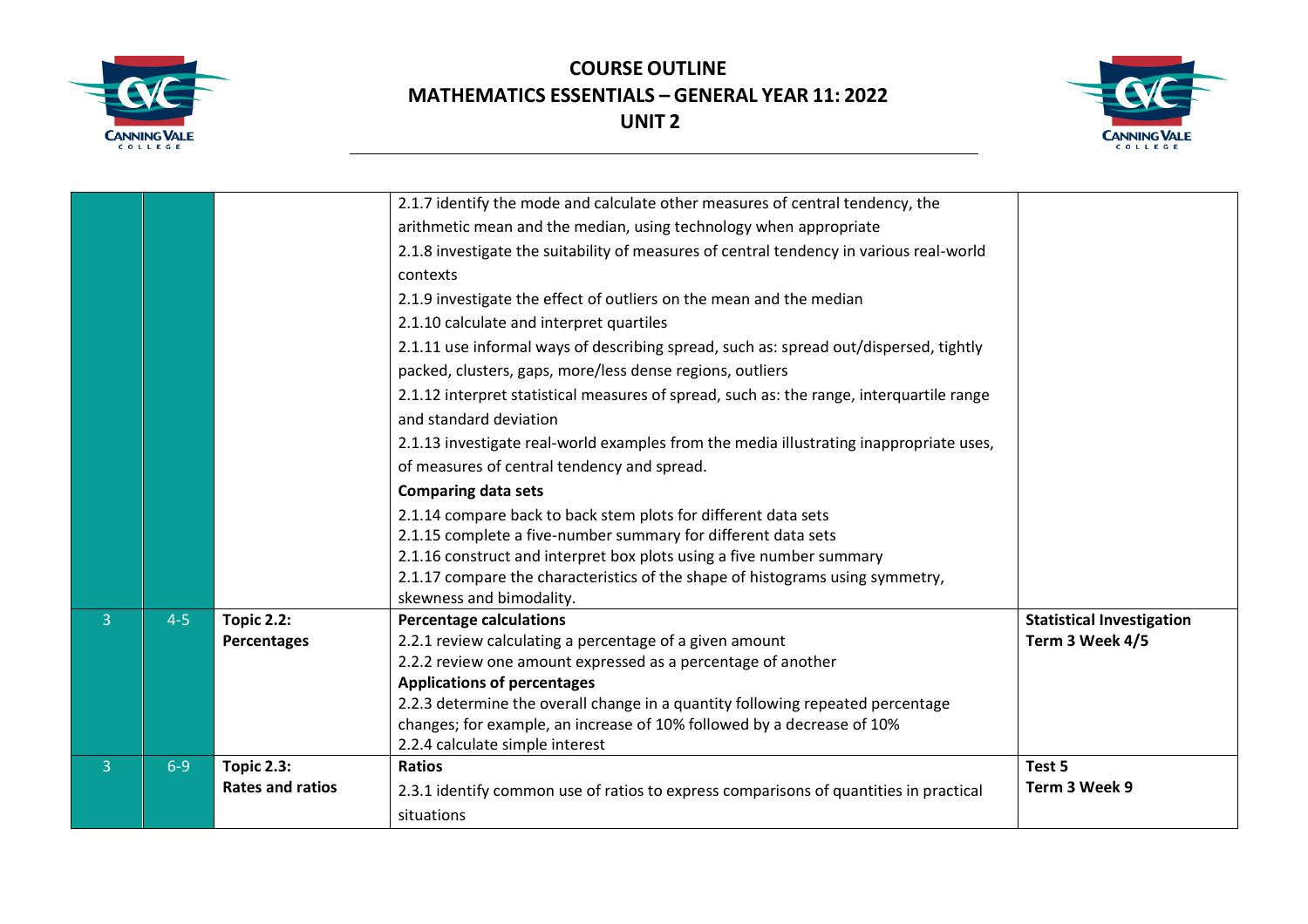



|                     |               |                                             | 2.3.2 use diagrams or concrete materials to show simple ratios, such as 1 to 4, 1:1:2<br>2.3.3 understand the relationship between simple fractions, percentages and ratio, for<br>example, a ratio of 1:4 is the same as 20% to 80% or 1/5 to 4/5.<br>2.3.4 express a ratio in simplest form<br>2.3.5 determine the ratio of two quantities in context<br>2.3.6 divide a quantity in a given ratio, for example, share \$12 in the ratio 1 to 2<br>2.3.7 use ratio to describe simple scales<br>Rates<br>2.3.8 review identifying common usage of rates, such as km/h<br>2.3.9 convert units for rate; for example, km/h to m/s, mL/min to L/h<br>2.3.10 complete calculations with rates, including solving problems involving direct<br>proportion in terms of rate<br>2.3.11 use rates to make comparisons<br>2.3.12 use rates to determine costs | Percentage<br>calculations<br><b>Applications of</b><br>percentages<br><b>Ratios</b><br>Rates                                                                                                                  |
|---------------------|---------------|---------------------------------------------|-------------------------------------------------------------------------------------------------------------------------------------------------------------------------------------------------------------------------------------------------------------------------------------------------------------------------------------------------------------------------------------------------------------------------------------------------------------------------------------------------------------------------------------------------------------------------------------------------------------------------------------------------------------------------------------------------------------------------------------------------------------------------------------------------------------------------------------------------------|----------------------------------------------------------------------------------------------------------------------------------------------------------------------------------------------------------------|
| 3<br>$\overline{4}$ | 10<br>$1 - 5$ | <b>Topic 2.4:</b><br><b>Time and Motion</b> | <b>Time</b><br>2.4.1 use of units of time, conversions between units, fractional, digital and decimal<br>representations<br>2.4.2 represent time using 12 hour and 24 hour clocks<br>2.4.3 calculate time intervals, for example, time between, time ahead, time behind<br>2.4.4 interpret timetables, such as bus, train and ferry timetables<br>2.4.5 use several timetables and electronic technologies to plan the most time-efficient<br>routes<br>2.4.6 interpret complex timetables, such as tide charts, sunrise charts and moon phases<br>2.4.7 compare the time taken to travel a specific distance with various modes of<br>transport.<br><b>Distance and length</b>                                                                                                                                                                       | Test 5<br>Term 4 Week 3<br><b>Time</b><br><b>Distance and length</b><br><b>Practical Application 2</b><br><b>Time and Motion</b><br>Term 4 Week 5<br><b>Time</b><br><b>Distance and length</b><br><b>Speed</b> |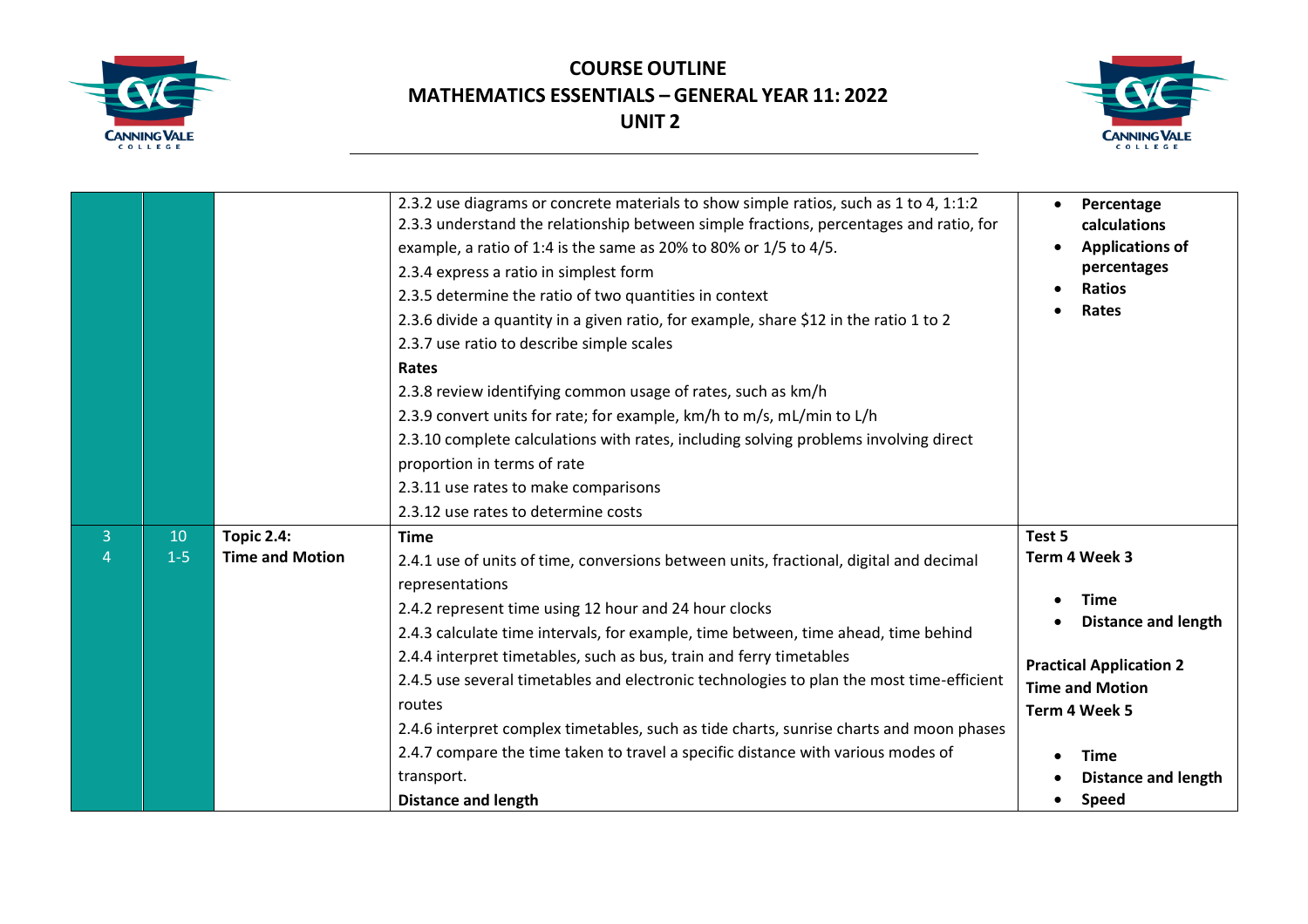



|  | 2.4.8 use scales to calculate distances and lengths on plans, maps and charts<br>2.4.9 plan routes for practical purposes, accounting for local conditions.<br><b>Speed</b>                                             |  |
|--|-------------------------------------------------------------------------------------------------------------------------------------------------------------------------------------------------------------------------|--|
|  | 2.4.10 identify the appropriate units for different activities, such as walking, running,<br>swimming and flying                                                                                                        |  |
|  | 2.4.11 calculate speed, distance or time using the formula speed = distance/time<br>2.4.12 calculate the time or costs for a journey from distances estimated from maps<br>2.4.13 interpret distance versus time graphs |  |
|  | 2.4.14 calculate and interpret the average speed                                                                                                                                                                        |  |

#### **Grade descriptions Year 11 Essential**

#### **A grade**

- Interpret the task and choose the maths Identifies information that is concentrated or from multiple sources. Chooses the appropriate mathematics to solve a range of problems in unstructured but familiar situations.
- Apply mathematical knowledge to obtain a solution Applies information and calculates accurate solutions for multi-step problems. Modifies calculated results or conclusions when conditions are changed.
- Interpret and communicate Compares situations and explains or justifies solutions and conclusions to multi-step problems. Uses comprehensive mathematical language and ideas. Links responses to the original question or context.

#### **B grade**

- Interpret the task and choose the maths Identifies and links more than one piece of information. Chooses the appropriate mathematics to solve problems in mostly familiar and sometimes unstructured but familiar situations.
- Apply mathematical knowledge to obtain a solution Applies information and calculates mostly accurate solutions for problems with limited steps. Checks calculated results and makes adjustments where necessary.
- Interpret and communicate Expresses or justifies solutions to limited step problems using a range of mathematical language with some link to the original question or context. Mostly includes correct units.

#### **C grade**

• Interpret the task and choose the maths Identifies relevant information and chooses the appropriate mathematics to solve a problem in straightforward or familiar situations.